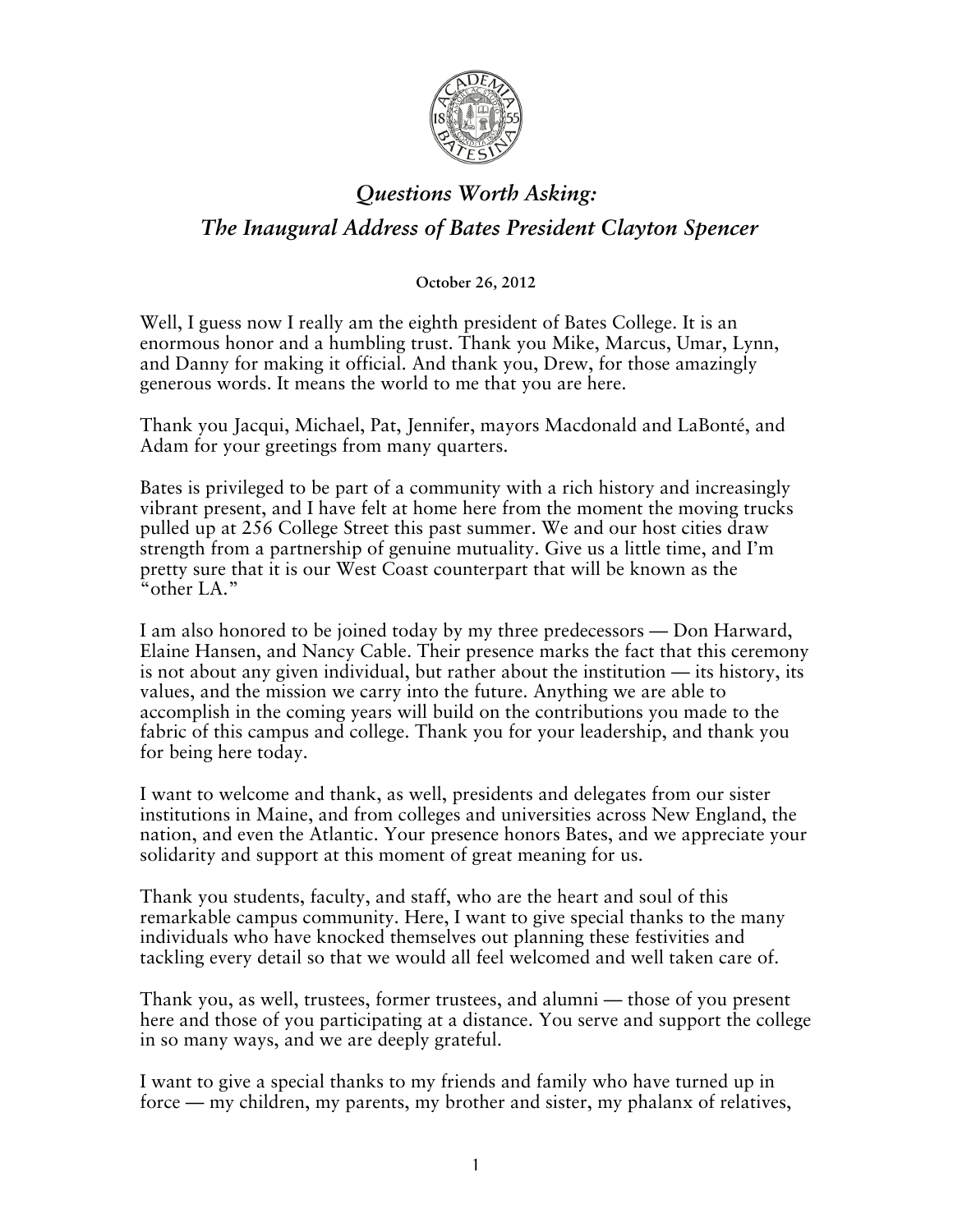and friends and colleagues from so many chapters of my life. It is such a joy to share this moment with all of you.

It is a special honor for me to wear, on this occasion, the cap that my father wore throughout his academic career, including 26 years as president of two different liberal arts colleges. It is an understatement to say that my parents have made a heroic effort to travel up here to be with us today. It is characteristic of their generosity and their spirit, and I appreciate beyond measure that they are here.

• • •

It is an uncommon privilege to be invited to step into the history of an institution. And it is a daunting responsibility to be asked to point the way into an inevitably uncertain future.

It is worth remembering, as we try our best to look ahead and make out the shape of things to come, that our predictions are always defined more by the past we have lived than by the future we imagine. Who among us in the early 1990s would have guessed at the profound reshaping of contemporary life about to be ushered in by the Internet? And who, on September 10, 2001, would have predicted a decade defined by a "War on Terror," U.S. involvement in two literal wars, and a fundamental recasting of America's place in the world?

When George Colby Chase was installed as the second president of Bates, he described "a society so complex that its numberless and every-varying elements with their incessant action and reaction, dizzy the clearest brain and baffle the subtlest power of analysis…."**<sup>1</sup>** That was 1894.

In 1920, on the heels of World War I — the so-called war to end all wars — our third president, Clifton Daggett Gray, spoke of the future with foreboding: "This generation has only to look at what is going on under its very eyes to realize that there is taking place in both hemispheres something, the full significance of which no one is wise enough at present to estimate, but which is bound to affect for good or ill the destinies of the whole world for centuries to come."**<sup>2</sup>** Little did President Gray know that the Great Depression and World War II would come along during his tenure to confirm his worst fears.

In 1967, as the civil rights movement shook the nation, Detroit burned, and campuses were torn apart by the Vietnam War, Thomas Hedley Reynolds, our fifth president, noted the "remarkable rapidity of change in this country in the last half century," and worried about the "many dangers" confronting "this college and…others of its kind."**<sup>3</sup>**

Of course, at that moment, Reynolds, and Bates College, stood on the threshold of one of the most stable and prosperous half-centuries in human history — a period that we may well look back on as the golden age of higher education in America.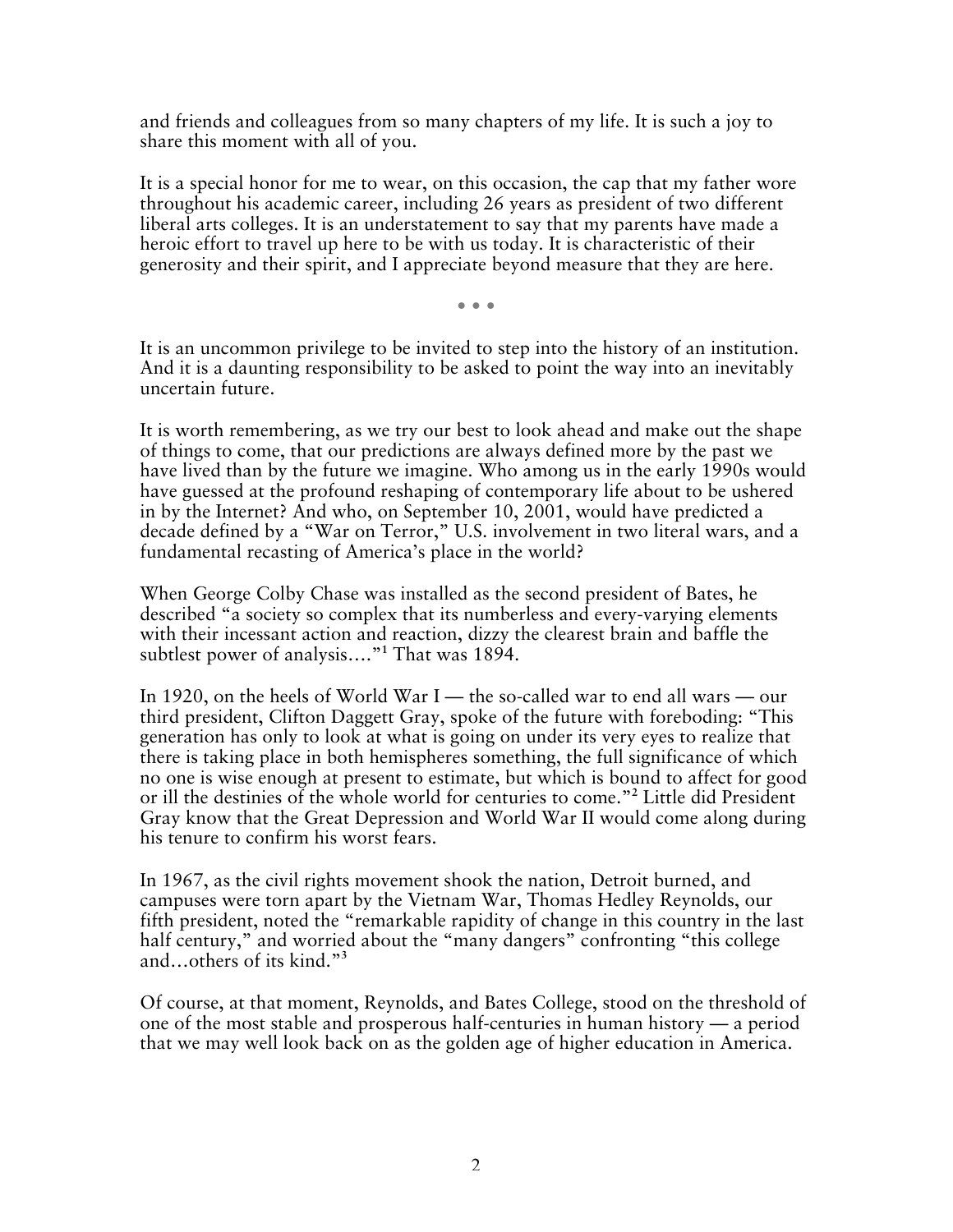We can never know what the future has in store for us. The best we can do is to engage the present and make our way forward with energy, diligence, and authenticity.

• • •

Bates brings to this task a strong history. We are proud of our story of origin, and we tell it often. Bates was established in 1855 by Freewill Baptists, who were also abolitionists. We were coed from the beginning; we recruited freed slaves to come here after the Civil War; and we never had fraternities or sororities because they ran against our egalitarian grain. This is a good story, but like any story that we tell over and over, I worry that we may no longer hear its meaning. So I thought today I would share a slightly different story — one that is familiar in its broad outlines, but revealing to me, and I hope to you, in its particulars.

As most of you probably know, one of our most distinguished graduates is Benjamin Elijah Mays, an American preacher, educator, scholar, and civil rights leader, who was president of Morehouse College in Atlanta from 1940 to 1967. Influenced by Mahatma Gandhi, he was an important mentor to Martin Luther King Jr., and an advisor to U.S. presidents Kennedy and Johnson.

The youngest of eight children, Mays was born in 1894 to tenant farmers, and he grew up outside of Ninety-Six, South Carolina, in a county notorious for racial extremism.<sup>4</sup> In 1917, he came to Bates as a sophomore, at age 23, after cobbling together a high school education against all odds. You see, black children in Greenwood County were allowed to attend school for only four months a year — November through February. The rest of the time they were expected to be available for farm work.

Within his first eight weeks at Bates, Mays won the Sophomore Declamation Prize, and he was then recruited to join the college's storied debate team. He graduated in 1920, one of fifteen students awarded honors, and he was chosen by his peers to be the class day speaker. Later, Mays went on to the University of Chicago, where he earned his master's and Ph.D.

In his autobiography, written when he was in his seventies, Mays recounts the following story: "At Bates, teachers spoke to Negro students on campus and downtown, especially if the Negro student was in a professor's class. I knew one or two professors at the University of Chicago in 1921 who never recognized a Negro student when off campus or on."**<sup>5</sup>**

Not all of Mays' experiences at Bates were positive. He was "furious" when he was not chosen to participate in either of the intercollegiate debates his junior year — against Cornell and Harvard — despite being one of the top debaters on the team,**<sup>6</sup>** and he nearly froze his fingers and toes off while clearing snow at President Chase's house on Christmas Day when it was forty-four below zero.<sup>7</sup> But Mays counted his disappointments and challenges "as nothing compared to the rich harvest I gleaned from my association with the Bates faculty and students."**8**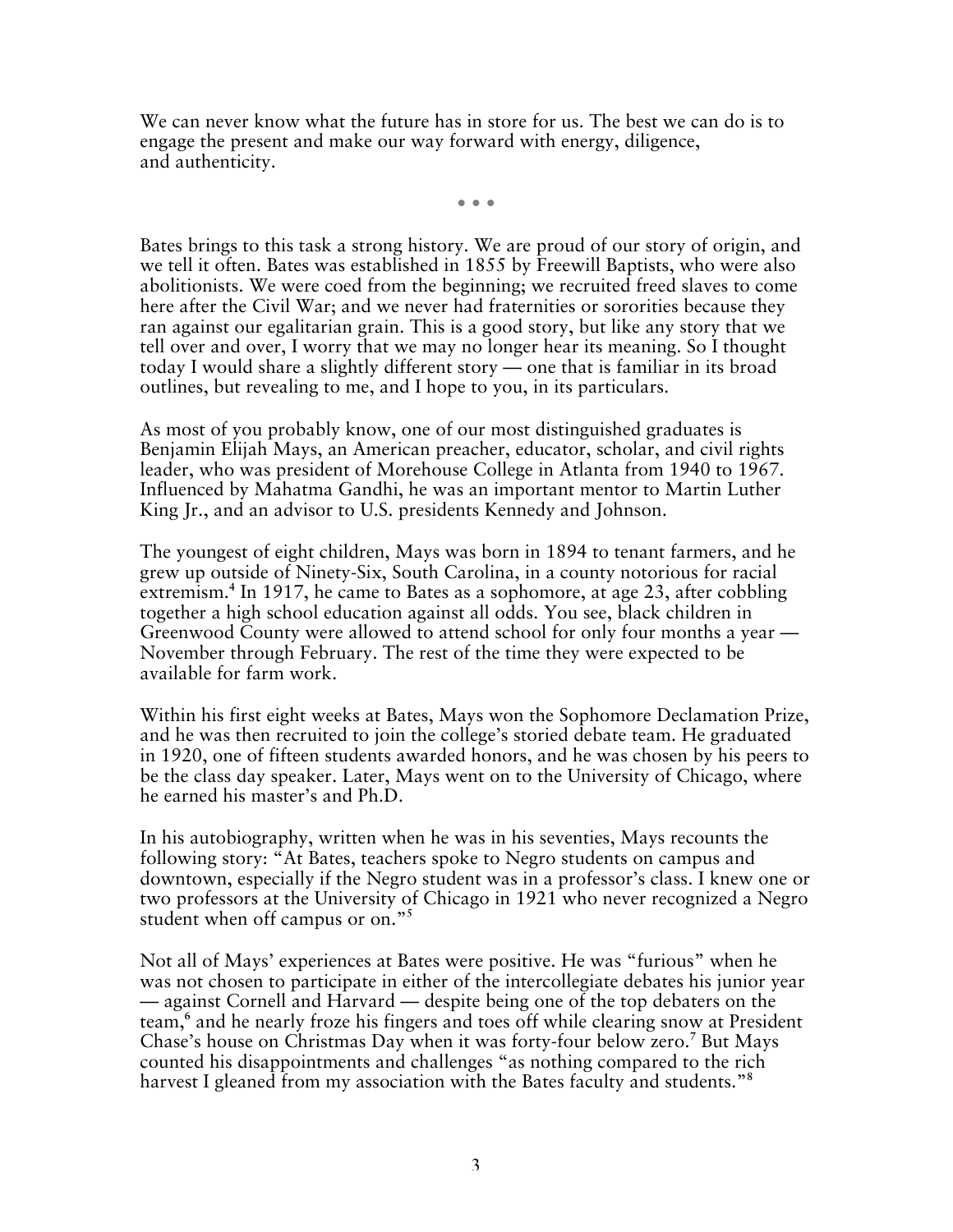Bates admitted black students, educated women along with men, and banned exclusive social clubs not because it was the politically correct thing to do. Quite the contrary, these policies were seriously politically *incorrect* in their time. Rather, as the story of Benjamin Mays makes clear, we did it because, somehow, from our very beginnings, we encountered individuals in their full humanity. We took as our task educating them with intellectual rigor, ethical responsibility, and care for their fellow human beings.

These qualities are in the DNA of Bates College, and they define us to this day. They also point the way forward.

• • •

Last month, Rafael Reif was installed as the 17th president of the Massachusetts Institute of Technology. He spoke about our changing world and the implications for higher education. According to Reif, we find ourselves now on the threshold of a "technological transformation that has the potential to reshape the education landscape — and to challenge our very existence."**<sup>9</sup>**

Bates is not MIT. And it is not our first impulse to frame our future in terms of changes in technology. Yet the technology Reif is talking about is more than a tool, it is a cultural force changing the way we live our lives and experience the world. It is reshaping our professional interactions, transforming the nature and structure of social relations, and altering our connection to information and knowledge.

Some believe that the Internet will follow radio and television, bringing broad social change while leaving institutions like ours more or less unperturbed. Others point to the printing press, which made knowledge available to the masses, leading, inexorably, to the Protestant Reformation, the Enlightenment, and the modern West. One thing is certain: the context in which we do what we do in higher education has changed irrevocably.

This is partly because these forces hit us where we live in higher education — some of the most powerful changes are occurring at the heart of scholarship and knowledge creation. And it is partly because the changes happening around us have altered the frame through which our particular model of education is viewed.

In science, for example, online depositories allow scholarly exchange to shortcircuit traditional peer review, challenging the role of scholarly journals. The Public Library of Science — PLOS — publishes open-access online journals that, in less than a decade, are among the most highly cited in biology, genetics, and medicine.**<sup>10</sup>**

Rich archives, once available only in person, are being put online. The Library of Congress has digitized historic newspapers, classic prints and photographs, as well as the correspondence of figures ranging from Alexander Graham Bell and Abraham Lincoln to Frederick Douglass and Hannah Arendt.**<sup>11</sup>** The Google Art Project has brought online over 32,000 works by 7,200 artists, housed in 156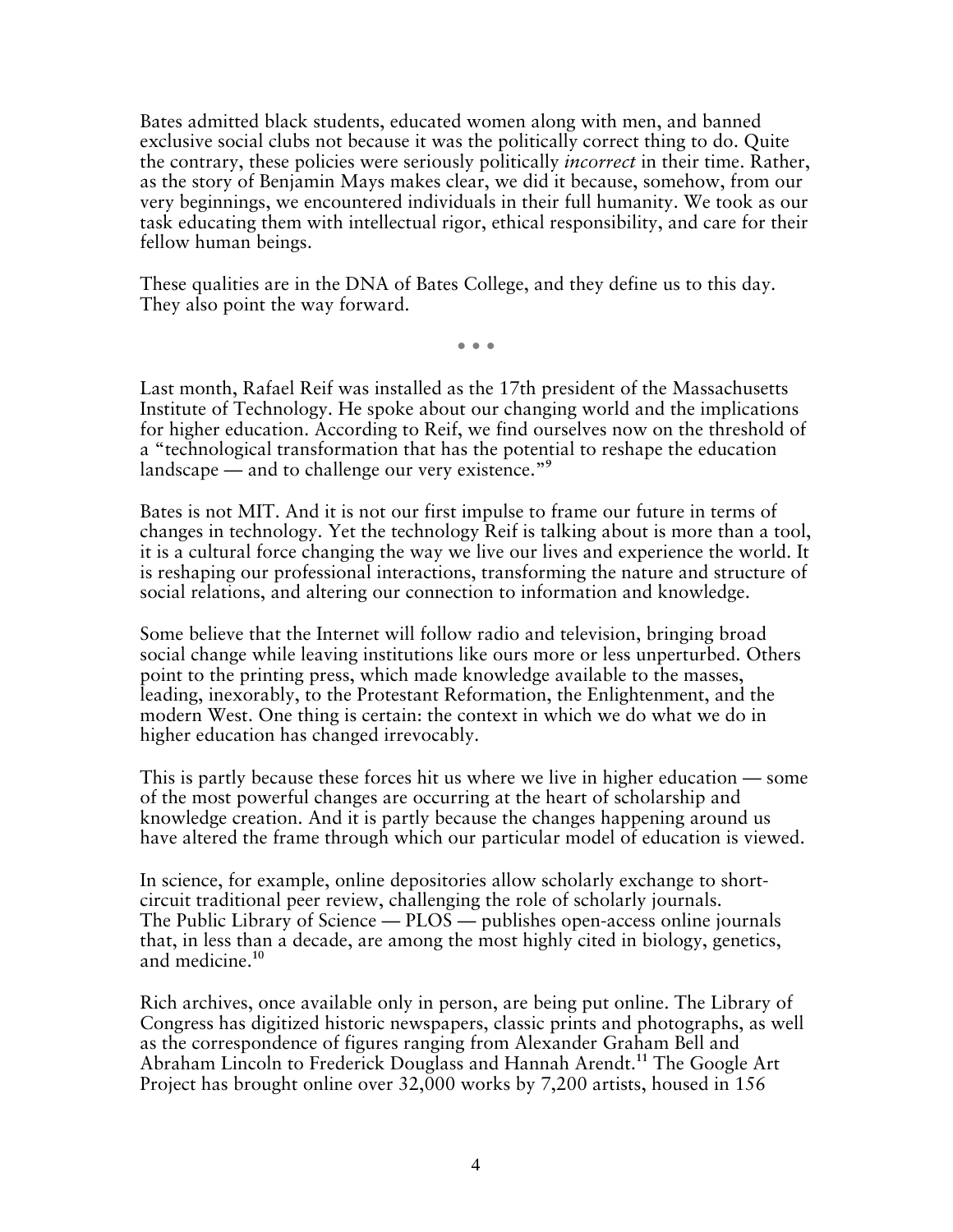collections around the world.**<sup>12</sup>** One can explore these paintings in remarkable detail — down to the individual brushstroke.

These breakthroughs in technology present tremendous opportunities for places like Bates. No longer does a senior writing a history thesis have to travel to Boston to find materials or wait three weeks to get primary sources through interlibrary loan. Language students can hone their conversational style by watching foreignlanguage soap operas whenever it suits them on any one of their mobile devices. And our "Presidential Campaign Rhetoric" class can pore over Clinton's convention speech, as written and as delivered. For institutions, as for individuals, the world is quite literally a click away.

In their intellectual reach, then, Bates, and liberal arts colleges like us, have become a great deal larger. Yet enlarging the screen on which we must project our institutional identity and compete for faculty and students makes this tiny campus in Lewiston, Maine, look ever smaller. The liberal arts colleges, taken together, educate fewer than four percent of the college students in America.**<sup>13</sup>** That fraction shrinks further against a large and growing global denominator.

Beyond sheer numbers, what Hedley Reynolds described as the "tough-minded tradition of the small New England college"**<sup>14</sup>** is at risk of looking dangerously quaint in a world of rapidly growing global populations, hungry for knowledge and credentials. Furthermore, the expansion of knowledge and fields of research renders increasingly arbitrary our choices about the faculty we hire and the courses we teach.

Finally, ready access to the world's most enticing intellectual capital at little or no cost makes the residential model of the liberal arts feel ever more expensive. With Harvard, Stanford, MIT, and other leading universities putting highly produced courses online — often in fields we don't even teach — we can be sure that students and their parents will scrutinize intensely the value proposition of the residential liberal arts model.

• • •

We welcome this scrutiny because it forces us to get very clear about who we are and what we do. It challenges us to make a virtue of our scale, delivering our particular model of education at a high standard of excellence. What is this model? It is the compelling paradox of the liberal arts, where we value the pursuit of knowledge for its own sake, with no practical aim, and at the same time prize the teaching of values — of curiosity and empathy, imagination and confidence — that shape a human being who can in turn shape the world. It is reaching up in pursuit of truth and reaching out in acts of service, and seeing no contradiction between the two.

Here I would like to return to the story of Benjamin Mays and suggest three lessons that it offers to the Bates of today.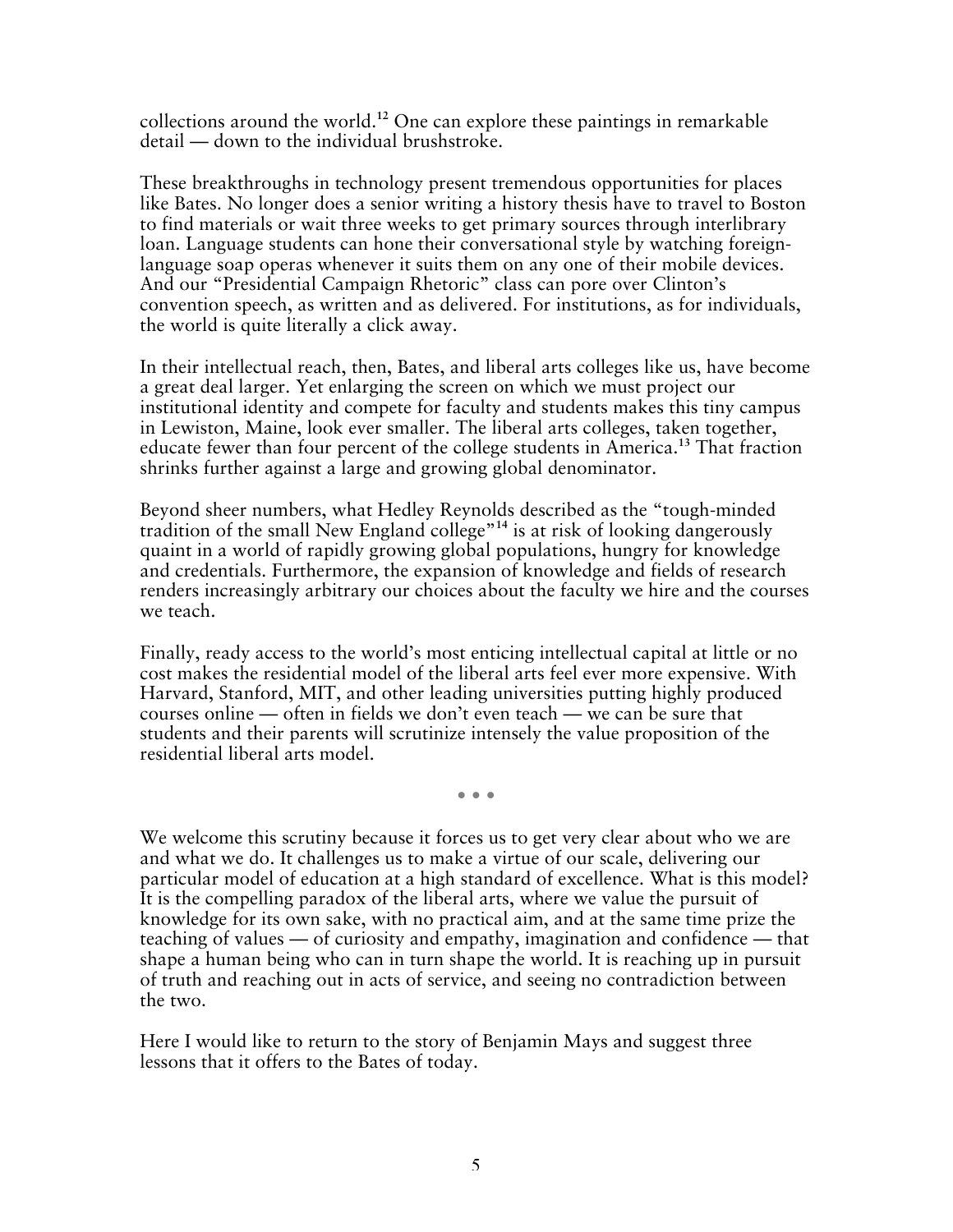*First, the story of Benjamin Mays is a story about "mindset."* It is the story of a college that met the world head on from its very beginnings. Bucking history, convention, and the easy path, Bates engaged with a very complex social reality and pressed ahead based on a simple conviction — namely, that all human beings have free and equal access to God's grace, and, by extension, to education and human fulfillment.**<sup>15</sup>**

This mindset — standing firmly on principle and encountering the world with energy and confidence — is highly relevant today. If success for colleges and universities was defined for the past thirty years as a niche competition based on wealth and prestige, in the next decades success will go to the institutions that engage most robustly and effectively with the forces that are reshaping our world.

It is not enough, in the liberal arts, to circle the wagons and assume that we can keep doing what we're doing, the way we've always been doing it. In a world of exploding knowledge, we need to be highly intentional about how we recruit new faculty and how we configure departments to build on our particular strengths. We need to move beyond the limits of disciplinary structures to shape intellectual capacity and curriculum in ways that respond to the evolution of fields and student curiosity, while at the same time maintaining our standards of excellence. And we need to think pragmatically about how to support faculty members who wish to adapt their pedagogy to take greater advantage of the powerful tools that are now available.

With technology turning the world into our library, we must also work with faculty and students to gain access to the range of content and modes of intellectual production that are now at our fingertips. At the same time, the central goal of liberal education — "to nurture the growth of human talent in the service of human freedom," as historian William Cronon puts it**<sup>16</sup>** — has never been more important. Given all that our students have coming at them — in the classroom, in their lives, and on their machines — they sorely need adults whom they know and respect to work with them as they learn to navigate complicated intellectual terrain.

The good class is not simply the "small" class, but rather the "engaged" class. Here, faculty, through their own passion and erudition, inspire students to take ideas seriously, and sometimes even to love them. They help students when the work gets hard — when texts resist interpretation, or require more context than an eighteen-year-old could possibly bring; when experiments fail in the lab; or when weeks of analysis must be scrubbed because of an error in a data set. Working closely with adults and with each other, students learn that although information may be a click away, mastery and meaning are not. Some kinds of knowledge require patience, and perseverance, and close attention.

This is what South African artist William Kentridge calls "getting our hands dirty." Last spring, Kentridge gave the Norton Lectures at Harvard, and I was privileged to attend all six of them.**<sup>17</sup>** He titled the series, "Drawing Lessons," and each week he invited us into his studio — through films, drawings, and reflections — and showed us how the studio is for him the place where he makes sense of the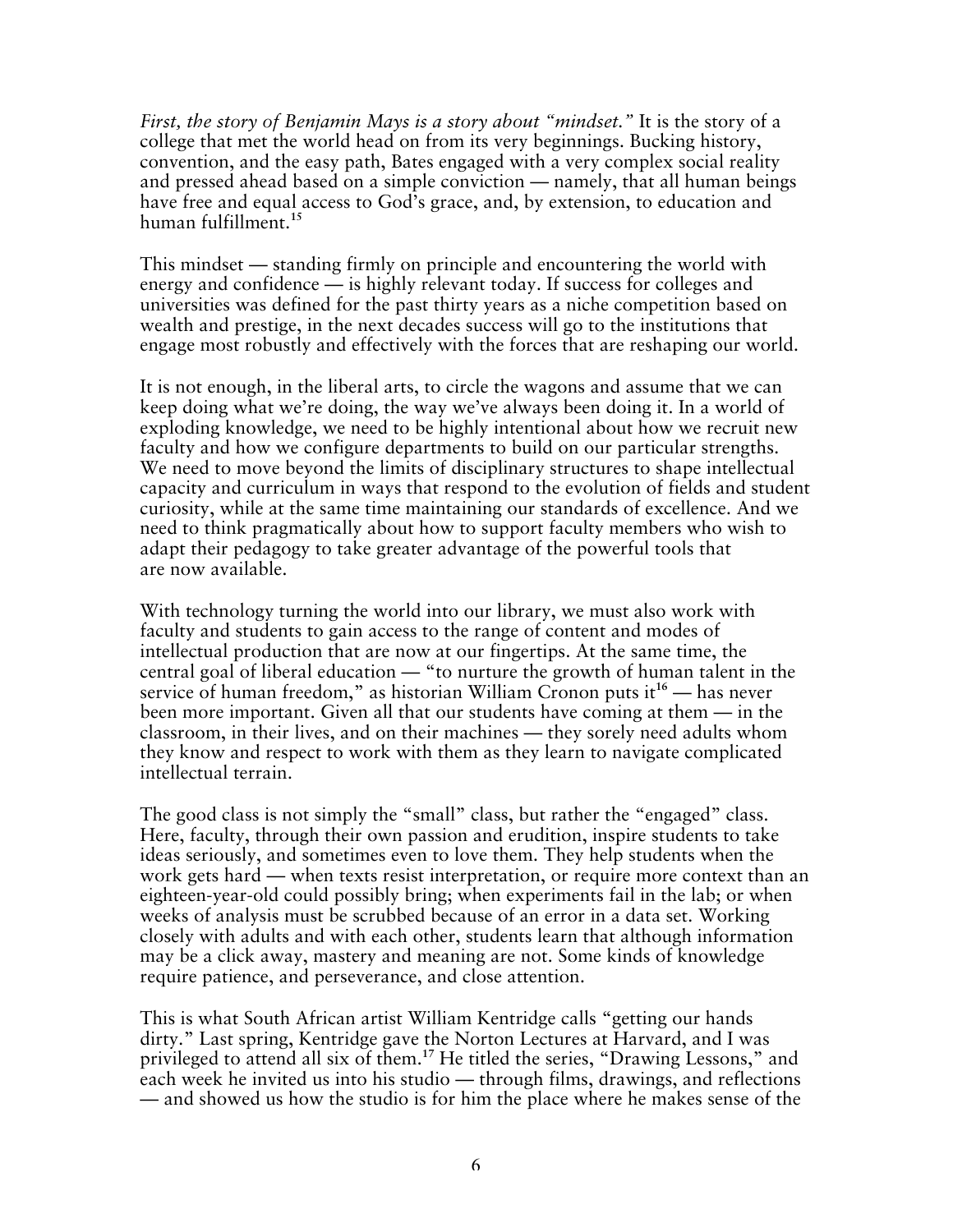world. For Kentridge, meaning emerges from making. The making of the object is not a one-way translation of an idea into a visual object. Rather, the process of construction is where meaning materializes. From the act of encountering the world and rendering some aspect of it in physical form, we can then look at the object in front of us, and parts of the world and ourselves are revealed.

College, like the studio, is quintessentially a place of making — making sense of ourselves and making sense of our world. In this respect, the liberal arts college, with its intimate scale, has a distinct advantage. And Bates has a strong tradition of active, engaged learning to build on. All of our students write senior theses or develop capstone projects, working intensively with a faculty member one-on-one over a period of months. A third of our students work in the local community through their courses or the Harward Center for Community Partnerships. Our General Education Concentrations embrace problem-oriented and interdisciplinary approaches. And over sixty per cent of our students spend some portion of their undergraduate time abroad, quite literally engaged with the world.

In short, the mindset exemplified in the Benjamin Mays story is grounded in ideas and values, but porous to the world. For the liberal arts college it means, among other things, recognizing that the line between theory and practice is breaking down. It means acknowledging that our students' work with Somali children and adults in Lewiston is not only an opportunity for service, but also a venue for cultural learning at a very high level. And it means that we see the growing concern of students and parents with employment prospects not as a domain beneath our proper notice, but rather as a deep aspect of our obligation as a liberal arts college to prepare our students for a life of purposeful work. At our best, we challenge ourselves as an institution to wrestle actively and joyously with the world as we encounter it. In so doing we model this mindset for our students as they work to construct their own lives.

*Second, the story of Benjamin Mays is a human story*. It is as much about "heart" as "head." It illustrates the most distinctive and important dimension of our work at liberal arts colleges — the project of guiding young people through the passage from childhood to adulthood, to make them not only knowledgeable and equipped to navigate a complex world, but also motivated with empathy toward their fellow human beings. As Peter Gomes — another of our notable graduates — once said, we put "the making of a better person ahead of the making of a brighter person, or a better mousetrap."**<sup>18</sup>**

This "making of a better person" is an important project, and one that liberal arts colleges are positioned to carry out better than any other higher education model — and certainly better than any machine. To paraphrase a recent *Boston Globe* headline, "There's no app for answering deep questions."**<sup>19</sup>** Questions, again in the words of Peter Gomes, like "What is my purpose? How can my life be better? How can I help to make a better world?" Gomes continues, "These are the questions worth asking, and college is one of the few places that allows you, even requires you, to do so."**20**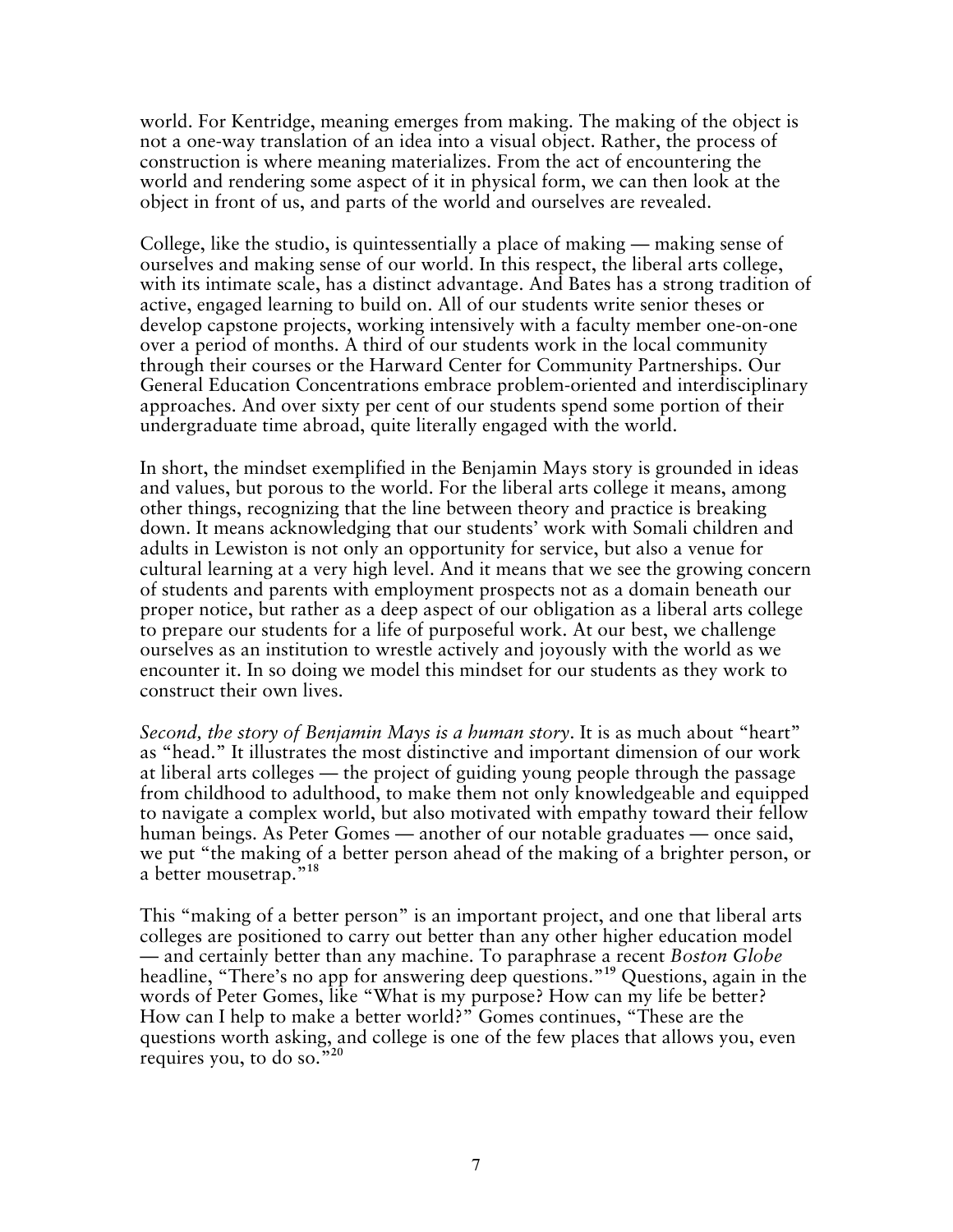It is not our job to supply the answers to these questions, but it is our job to create the conditions under which our students will be inspired to ask them for themselves. Learning here occurs in community. We are situated in a particular place, with a particular culture, and a particular set of human beings who come to know each other face to face. Just as all great novels are parochial novels,**<sup>21</sup>** so the most complete kind of human learning takes place in community, with the solidarity of companionship and the challenge of truth.

The liberal arts college embodies a powerful alchemy of the universal and the particular. The audacity of the intellectual project — to encompass knowledge across time and the world — invites our students to grapple with fundamental principles even as they hone their individuality. At the same time, our intimate scale creates a zone of care and concern that — when it works — produces graduates with ethical awareness and a commitment to serving purposes larger than themselves.

*Finally, the story of Benjamin Mays is, at the most literal level, a story about community* — not only what community is for, but how it is constructed. It is a story of openness and inclusion, well before we had the language for such things.

The genius of American higher education is that it unites excellence and opportunity at the heart of the enterprise, allowing talented students regardless of background or means to attend our best colleges and universities, and, conversely, allowing these institutions to draw from broad pools of talent that are constantly being renewed. This is a historical accident brought to us by the G.I. Bill following World War II and codified in the Federal Higher Education Act of 1965.**<sup>22</sup>**

Far from turning American colleges and universities into "hobo jungles,"**<sup>23</sup>** as predicted in 1944 by University of Chicago President Robert Maynard Hutchins, the returning GIs infused our institutions with talent, energy, aspiration, and grit, producing a higher education system of unmatched vitality and intellectual power. In other words, American higher education is excellent not in spite of its openness, but because of it.

At Bates, we claim this union of excellence and opportunity as a core element of our identity, and we need to continue to build on this deep aspect of who we are. As a practical matter this means redoubling our efforts to recruit students from a wide range of backgrounds, and it means maintaining an unwavering commitment to financial aid. A residential liberal arts education is expensive for us to offer and for families to afford. Unless we are content to become a luxury good — higher education's version of the "gated community" — we must make sure that we have the financial means to seek out and admit talented students regardless of their ability to pay.

And we must make equally sure that, once here, our students encounter a diverse range of adults ready to support them for success, and a culture that embraces diversity across many dimensions, giving richness and power to the educational experience of all of our students.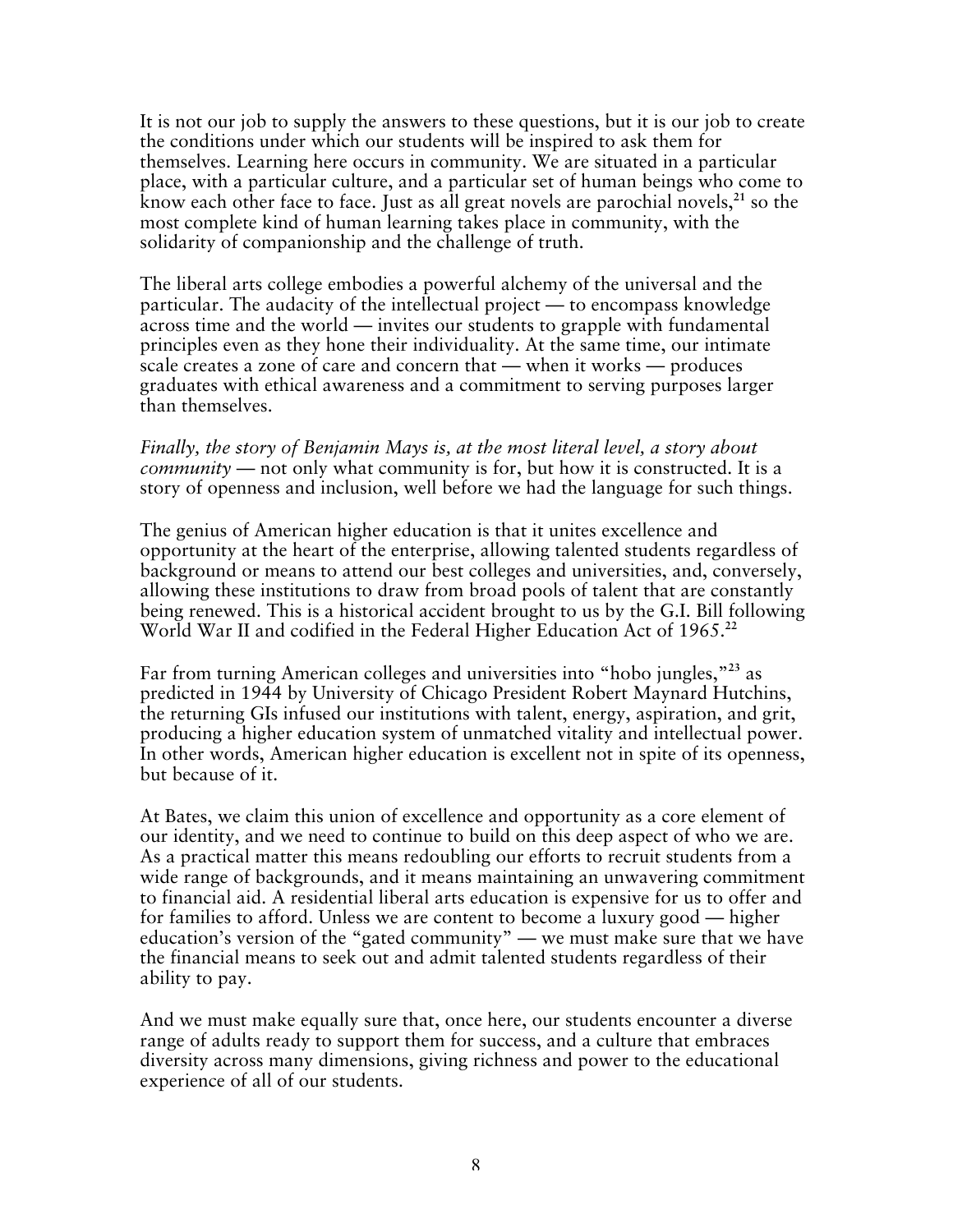• • •

It is no accident that one of the great technologists of our era, Steve Jobs, titled his commencement address at Stanford in 2005, "You've Got to Find What You Love."<sup>24</sup> He told three stories — one called "Connecting the Dots"; one called "Love and Loss"; and one called "Death." In this last story, in which he described being diagnosed with cancer and then apparently "cured," Jobs delivered a simple message to the assembled students: "Your time is limited, so don't waste it living someone else's life."

Likewise, at Bates, we don't have time to waste. In certain respects, we lag our peers in wealth and fame and market position. But we are not in danger of living someone else's life. We know who we are and what we stand for, and we stand ready — together — to challenge ourselves and to engage the world.

Thank you.